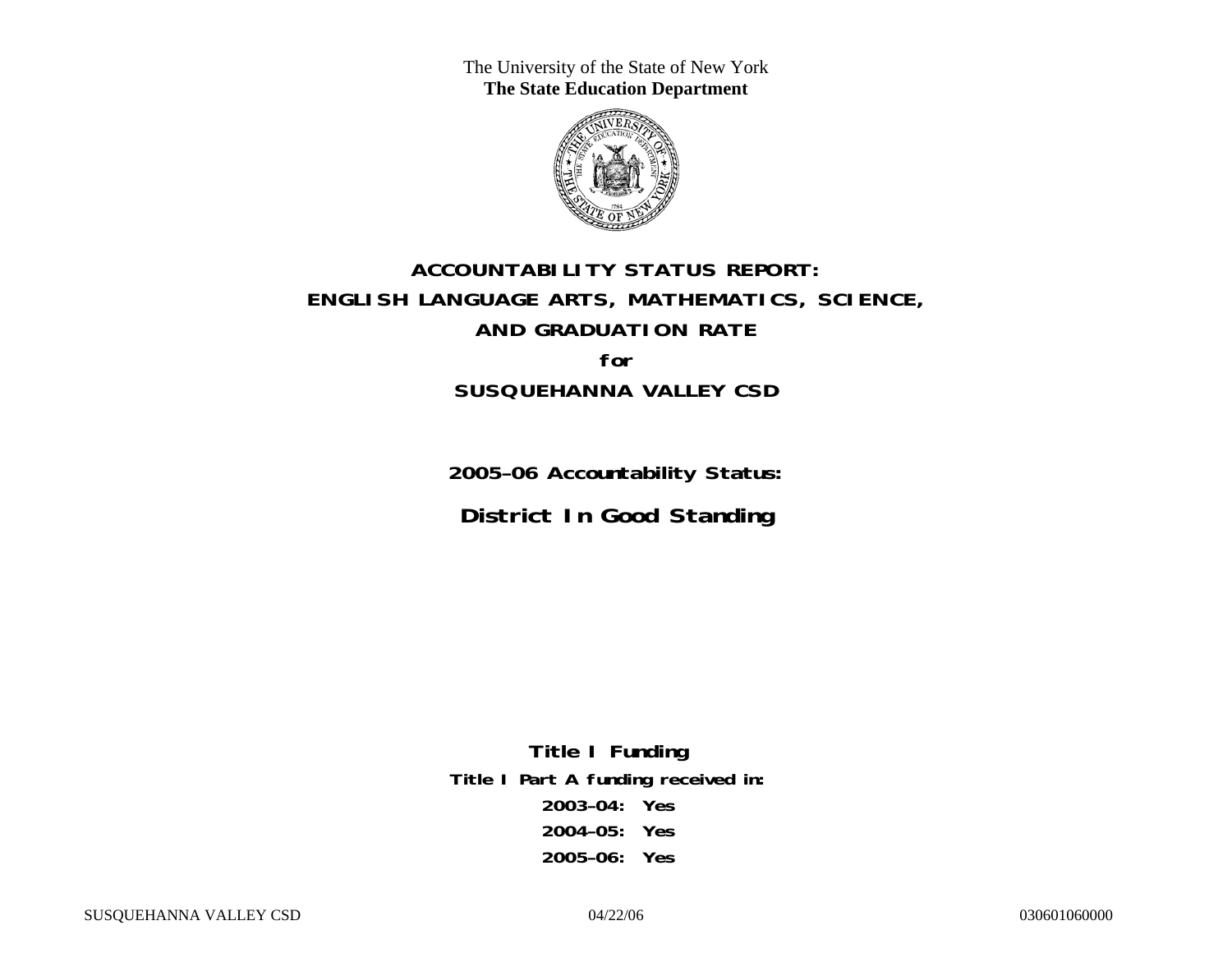### **District Accountability Status Categories**

The list below defines the district status categories of New York State's district accountability system, which is divided into a Federal Title I component and a State component. A district that does not receive Title I funding in a school year does not have a federal status in that year. Consequences for districts not in good standing can be found at: **http://www.emsc.nysed.gov/nyc/DINI/DINI2004-05.shtml**. To be removed from any improvement status, a district must make Adequate Yearly Progress (AYP) at an applicable grade level in the subject area for which it was identified for two consecutive years.

**District in Good Standing:** A district is considered to be in good standing if it has not been identified as a District in Need of Improvement, Requiring Corrective Action, Planning for Restructuring, or Requiring Academic Progress.

**District Requiring Academic Progress:** Under the State component of New York's accountability system, a district that misses making AYP at every applicable grade level in a subject area for two consecutive years is considered a District Requiring Academic Progress (Year 1) for the following year. In each succeeding year that the school fails to make AYP, the year designation is incremented by one.

**District in Need of Improvement (Year 1):** A district that misses making AYP at every applicable grade level in the same subject area for two consecutive years while receiving Title I funds is considered a District in Need of Improvement (Year 1) for the following year.

**District in Need of Improvement (Year 2):** A District in Need of Improvement (Year 1) that misses making AYP at every

applicable grade level in the subject area for which it was identified while receiving Title I funds is considered a District in Need of Improvement (Year 2) for the following year.

**District Requiring Corrective Action:** A District in Need of Improvement (Year 2) that misses making AYP at every applicable grade level in the subject area for which it was identified while receiving Title I funds is considered a District Requiring Corrective Action for the following year.

**District Planning for Restructuring:** A District Requiring Corrective Action that misses making AYP at every applicable grade level in the subject area for which it was identified while receiving Title I funds is considered a District Planning for Restructuring for the following year.

**District Restructuring:** A District Planning for Restructuring that misses making AYP at every applicable grade level in the subject area for which it was identified while receiving Title I funds is considered a District Restructuring for the following year.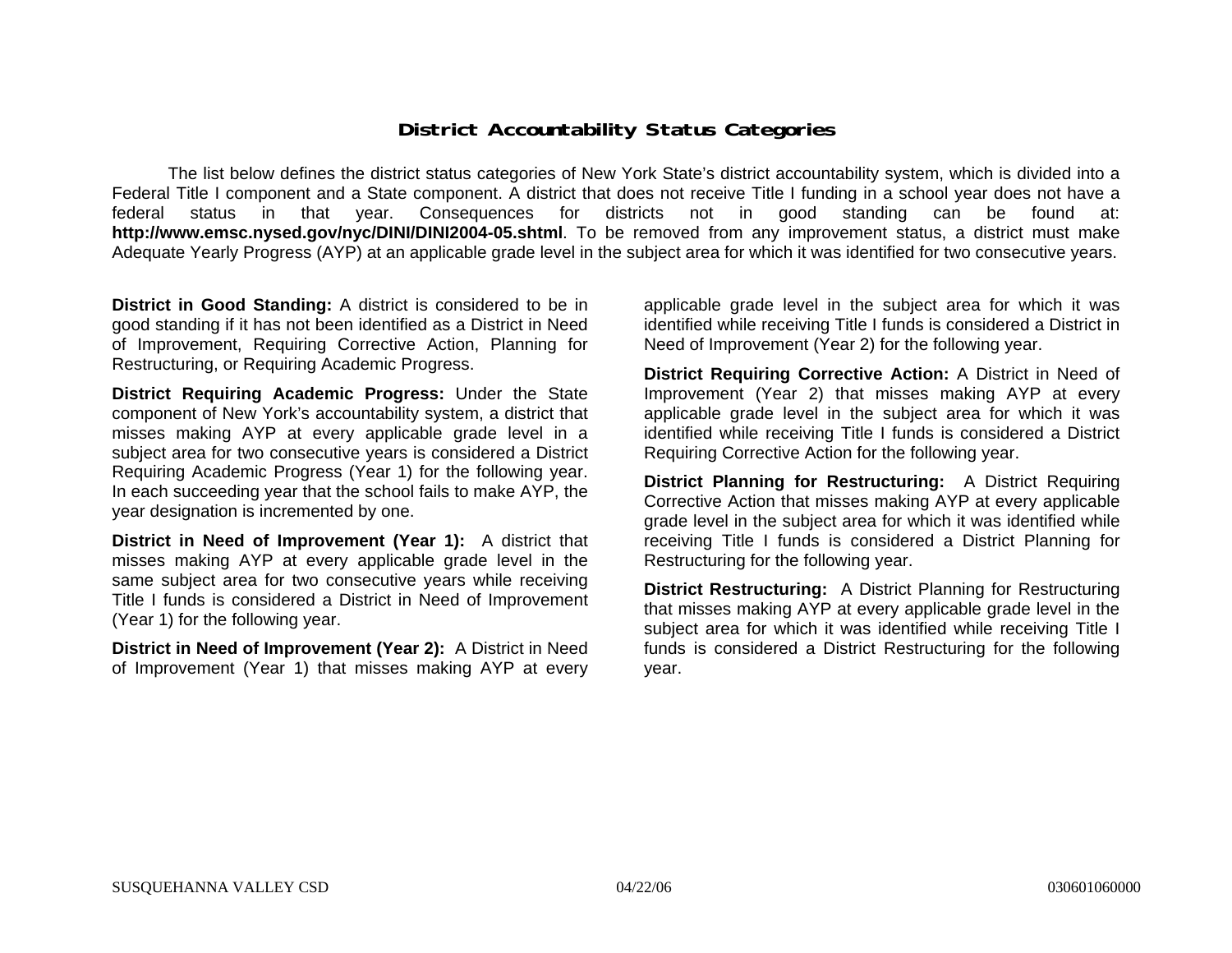### **Elementary-Level English Language Arts**

Definitions of terms, such as Performance Index and Effective Annual Measurable Objective (AMO), are in the glossary, which is the last page of this report.

**To make Adequate Yearly Progress (AYP) in 2004–05, every accountability group must make AYP.** 

**For an accountability group to make AYP in 2004–05, it must** 

- 1. meet the 95 percent participation requirement (*2004–05 Participation*), *and*
- 2. *either* meet its Effective AMO *or* make safe harbor (*2004–05 Performance*  and *Standards*).

To meet the participation requirement, 95 percent of the grade 4 enrollment in each accountability group with 40 or more students must be tested. To meet the

Effective AMO, the Performance Index for each group with 30 or more continuously enrolled students must equal or exceed the Effective AMO. To make safe harbor, the Performance Index of each of these groups must equal or exceed its ELA safe harbor target *and* the group must meet the elementary-level science qualification for safe harbor. (See the elementary-level science page of this report for further information on meeting the science qualification for safe harbor.)

*ELA Safe Harbor Targets:* The elementary-level 2004–05 ELA Safe Harbor Target is calculated by using the following equation: 2003–04 PI + (200 – the 2003–04 PI)  $\times$  0.10. The 2005–06 ELA Safe Harbor Target is calculated by using the following equation: 2004–05 PI + (200 – the 2004–05 PI) × 0.10. The 2005–06 target is provided for groups whose PI was below the Effective AMO in 2004–05.

|                                |                       | 2004-05 Participation*                    | 2004-05 Performance**                                   |                      |                  | 2004-05 Standards                   |                                                           |                                                       | 2005-06                                           |
|--------------------------------|-----------------------|-------------------------------------------|---------------------------------------------------------|----------------------|------------------|-------------------------------------|-----------------------------------------------------------|-------------------------------------------------------|---------------------------------------------------|
| <b>Accountability Group</b>    | Grade 4<br>Enrollment | Percent of<br>Enrollment<br><b>Tested</b> | Count of<br>Continuously<br>Enrolled<br><b>Students</b> | Performance<br>Index | Effective<br>AMO | <b>ELA Safe</b><br>Harbor<br>Target | Met the<br>Science<br>Qualification<br>for Safe<br>Harbor | <b>Made</b><br>AYP in<br><b>ELA</b> in<br>$2004 - 05$ | <b>ELA Safe</b><br><b>Harbor</b><br><b>Target</b> |
| <b>All Students</b>            | 143                   | 100%                                      | 142                                                     | 170                  | 122              |                                     |                                                           | <b>YES</b>                                            |                                                   |
| Students with Disabilities**** | 16                    |                                           | 15                                                      |                      |                  |                                     |                                                           |                                                       |                                                   |
| American Indian/Alaskan Native |                       |                                           |                                                         |                      |                  |                                     |                                                           |                                                       |                                                   |
| <b>Black</b>                   |                       |                                           |                                                         |                      |                  |                                     |                                                           |                                                       |                                                   |
| Hispanic                       |                       |                                           |                                                         |                      |                  |                                     |                                                           |                                                       |                                                   |
| Asian or Pacific Islander      |                       |                                           |                                                         |                      |                  |                                     |                                                           |                                                       |                                                   |
| White                          | 141                   | 100%                                      | 140                                                     | 171                  | 122              |                                     |                                                           | <b>YES</b>                                            |                                                   |
| Limited English Proficient     |                       |                                           |                                                         |                      |                  |                                     |                                                           |                                                       |                                                   |
| Economically Disadvantaged     | 46                    | 100%                                      | 45                                                      | 153                  | 117              |                                     |                                                           | <b>YES</b>                                            |                                                   |
| <b>Final AYP Determination</b> |                       |                                           |                                                         |                      |                  |                                     |                                                           | <b>YES</b>                                            |                                                   |

\*If the participation rate of an accountability group fell below 95 percent in 2004–05, the enrollment shown is the sum of 2003–04 and 2004–05 enrollments and the percent tested is the weighted average of the participation rates for those two years.

\*\*If there were fewer than 30 continuously enrolled tested students in 2004–05, data for 2003–04 and 2004–05 were combined to determine counts and PIs.

\*\*\*Groups with a "\*\*\*" are not required to meet the science qualification for safe harbor to make safe harbor in English and mathematics because fewer than 30 students in the group were administered the science test.

\*\*\*\*In cases of failure to make AYP solely because of the performance of students with disabilities, meeting the 95% participation requirement for this group and subject and meeting or exceeding the AMO if 34 points were added to the PI for this group and subject is an approved way of making AYP for students with disabilities.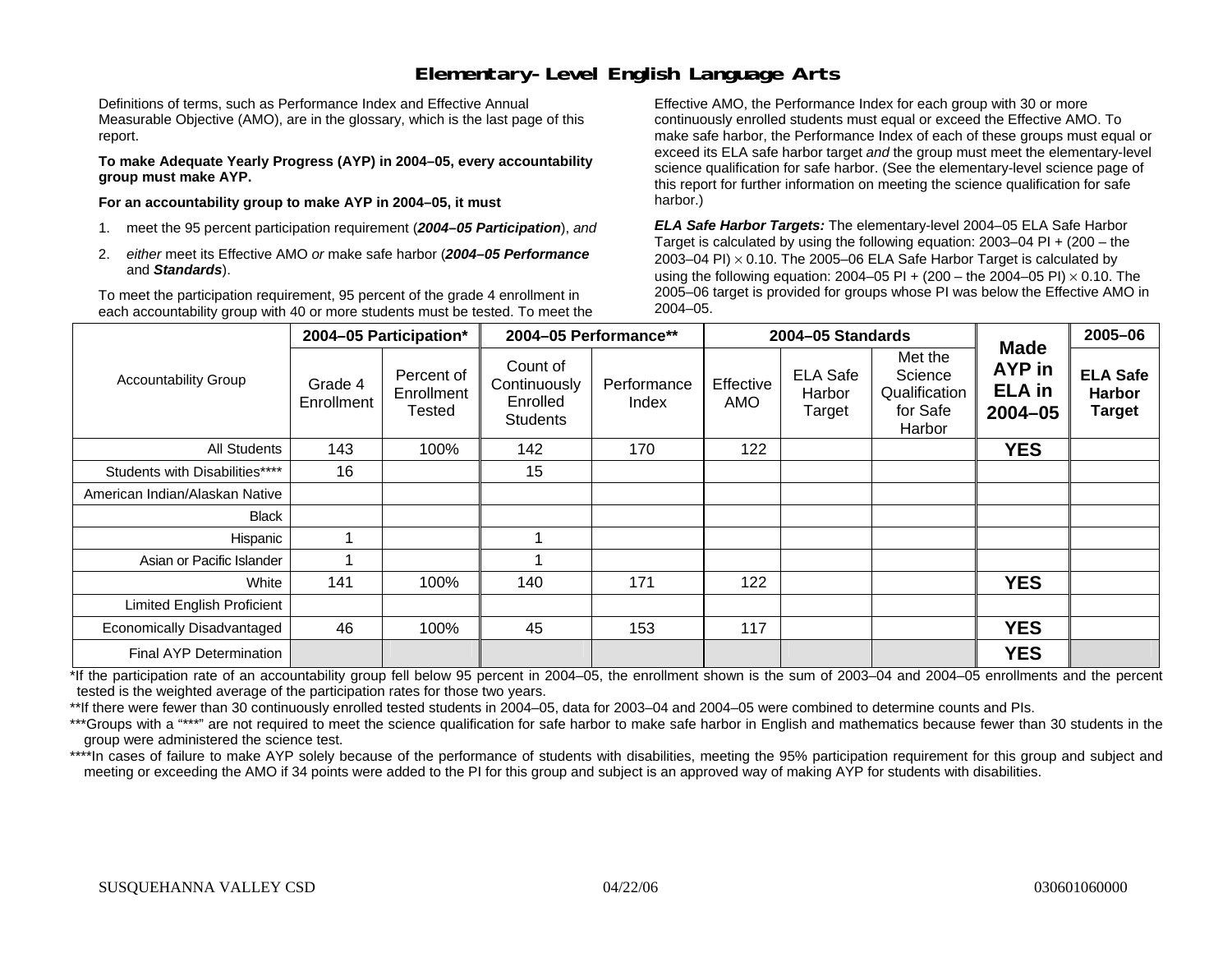### **Elementary-Level Mathematics**

Definitions of terms, such as Performance Index and Effective Annual Measurable Objective (AMO), are in the glossary, which is the last page of this report.

**To make Adequate Yearly Progress (AYP) in 2004–05, every accountability group must make AYP.** 

**For an accountability group to make AYP in 2004–05, it must** 

- 1. meet the 95 percent participation requirement (*2004–05 Participation*), *and*
- 2. *either* meet its Effective AMO *or* make safe harbor (*2004–05 Performance*  and *Standards*).

To meet the participation requirement, 95 percent of the grade 4 enrollment in each accountability group with 40 or more students must be tested. To meet the

Effective AMO, the Performance Index for each group with 30 or more continuously enrolled students must equal or exceed the Effective AMO. To make safe harbor, the Performance Index of each of these groups must equal or exceed its math safe harbor target *and* the group must meet the elementarylevel science qualification for safe harbor. (See the elementary-level science page of this report for further information on meeting the science qualification for safe harbor.)

*Math Safe Harbor Targets:* The elementary-level 2004–05 Math Safe Harbor Target is calculated by using the following equation: 2003–04 PI + (200 – the 2003–04 PI) <sup>×</sup> 0.10. The 2005–06 Math Safe Harbor Target is calculated by using the following equation: 2004–05 PI + (200 – the 2004–05 PI) × 0.10. The 2005–06 target is provided for groups whose PI was below the Effective AMO in 2004–05.

|                                   |                       | 2004-05 Participation*             |                                                         | 2004-05 Performance** |                  | 2004-05 Standards             |                                                           |                                                        | 2005-06                                            |
|-----------------------------------|-----------------------|------------------------------------|---------------------------------------------------------|-----------------------|------------------|-------------------------------|-----------------------------------------------------------|--------------------------------------------------------|----------------------------------------------------|
| <b>Accountability Group</b>       | Grade 4<br>Enrollment | Percent of<br>Enrollment<br>Tested | Count of<br>Continuously<br>Enrolled<br><b>Students</b> | Performance<br>Index  | Effective<br>AMO | Math Safe<br>Harbor<br>Target | Met the<br>Science<br>Qualification<br>for Safe<br>Harbor | <b>Made</b><br><b>AYP</b> in<br>Math in<br>$2004 - 05$ | <b>Math Safe</b><br><b>Harbor</b><br><b>Target</b> |
| <b>All Students</b>               | 143                   | 100%                               | 140                                                     | 191                   | 133              |                               |                                                           | <b>YES</b>                                             |                                                    |
| Students with Disabilities****    | 16                    |                                    | 15                                                      |                       |                  |                               |                                                           |                                                        |                                                    |
| American Indian/Alaskan Native    |                       |                                    |                                                         |                       |                  |                               |                                                           |                                                        |                                                    |
| <b>Black</b>                      |                       |                                    |                                                         |                       |                  |                               |                                                           |                                                        |                                                    |
| Hispanic                          |                       |                                    |                                                         |                       |                  |                               |                                                           |                                                        |                                                    |
| Asian or Pacific Islander         |                       |                                    |                                                         |                       |                  |                               |                                                           |                                                        |                                                    |
| White                             | 140                   | 100%                               | 138                                                     | 192                   | 133              |                               |                                                           | <b>YES</b>                                             |                                                    |
| <b>Limited English Proficient</b> |                       |                                    |                                                         |                       |                  |                               |                                                           |                                                        |                                                    |
| Economically Disadvantaged        | 45                    | 100%                               | 44                                                      | 184                   | 127              |                               |                                                           | <b>YES</b>                                             |                                                    |
| Final AYP Determination           |                       |                                    |                                                         |                       |                  |                               |                                                           | <b>YES</b>                                             |                                                    |

\*If the participation rate of an accountability group fell below 95 percent in 2004–05, the enrollment shown is the sum of 2003–04 and 2004–05 enrollments and the percent tested is the weighted average of the participation rates over those two years.

\*\*If there were fewer than 30 continuously enrolled tested students in 2004–05, data for 2003–04 and 2004–05 were combined to determine counts and PIs.

\*\*\*Groups with a "\*\*\*" are not required to meet the science qualification for safe harbor to make safe harbor in English and mathematics because fewer than 30 students in the group were administered the science test.

\*\*\*\* In cases of failure to make AYP solely because of the performance of students with disabilities, meeting the 95% participation requirement for this group and subject and meeting or exceeding the AMO if 34 points were added to the PI for this group and subject is an approved way of making AYP for students with disabilities.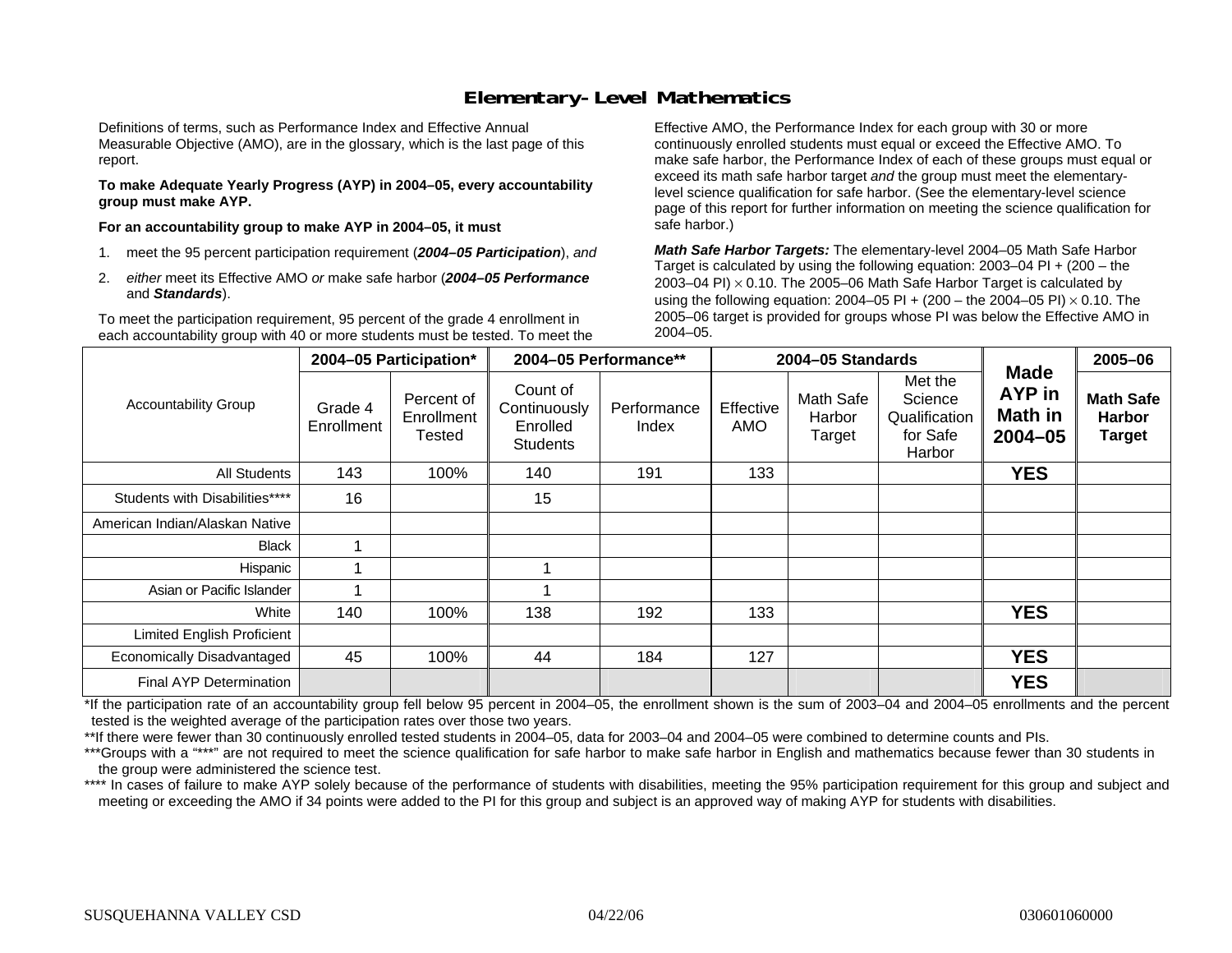### **Elementary-Level Science**

Definitions of terms, such as Progress Target and Adequate Yearly Progress (AYP), are in the glossary, which is the last page of this report.

*Made AYP in Science in 2004–05:* To make AYP in science, the Performance Index (PI) for the "All Students" group must equal or exceed the State Science Standard or the Science Progress Target.

*Qualification for Safe Harbor in Elementary-Level ELA and Math:* For an accountability group to be considered Qualified for Safe Harbor in Elementary-Level ELA and Math, the PI must equal or exceed the State Science Standard or the Science Progress Target in elementarylevel science for that group. Groups with fewer than 30 students tested in elementary-level science are not subject to this qualification criterion.

*Science Progress Targets:* The elementary-level 2004–05 Science Progress Target is calculated by adding one point to the 2003–04 PI. The 2005–06 Science Progress Target is calculated by adding one point to the 2004–05 PI. The 2005–06 target is provided for groups whose PI was below the State Science Standard in 2004–05.

|                                   |                                                         | 2004-05 Performance* |                                     | 2004-05 Standards             |                                             | $2004 - 05$                                                             | $2005 - 06$                   |
|-----------------------------------|---------------------------------------------------------|----------------------|-------------------------------------|-------------------------------|---------------------------------------------|-------------------------------------------------------------------------|-------------------------------|
| <b>Accountability Group</b>       | Count of<br>Continuously<br>Enrolled<br><b>Students</b> | Performance<br>Index | <b>State</b><br>Science<br>Standard | Science<br>Progress<br>Target | <b>Made AYP</b><br>in Science<br>in 2004-05 | Qualified for<br>Safe Harbor in<br>Elementary-<br>Level ELA and<br>Math | Science<br>Progress<br>Target |
| <b>All Students</b>               | 140                                                     | 193                  | 100                                 |                               | <b>YES</b>                                  | <b>YES</b>                                                              |                               |
| <b>Students with Disabilities</b> | 15                                                      |                      |                                     |                               |                                             |                                                                         |                               |
| American Indian/Alaskan Native    |                                                         |                      |                                     |                               |                                             |                                                                         |                               |
| <b>Black</b>                      |                                                         |                      |                                     |                               |                                             |                                                                         |                               |
| Hispanic                          |                                                         |                      |                                     |                               |                                             |                                                                         |                               |
| Asian or Pacific Islander         |                                                         |                      |                                     |                               |                                             |                                                                         |                               |
| White                             | 138                                                     | 193                  | 100                                 |                               |                                             | <b>YES</b>                                                              |                               |
| Limited English Proficient        |                                                         |                      |                                     |                               |                                             |                                                                         |                               |
| Economically Disadvantaged        | 44                                                      | 189                  | 100                                 |                               |                                             | <b>YES</b>                                                              |                               |
| <b>Final AYP Determination</b>    |                                                         |                      |                                     |                               | <b>YES</b>                                  |                                                                         |                               |

\*If there were fewer than 30 continuously enrolled students in 2004–05, data for 2003–04 and 2004–05 were combined to determine counts and Performance Indices.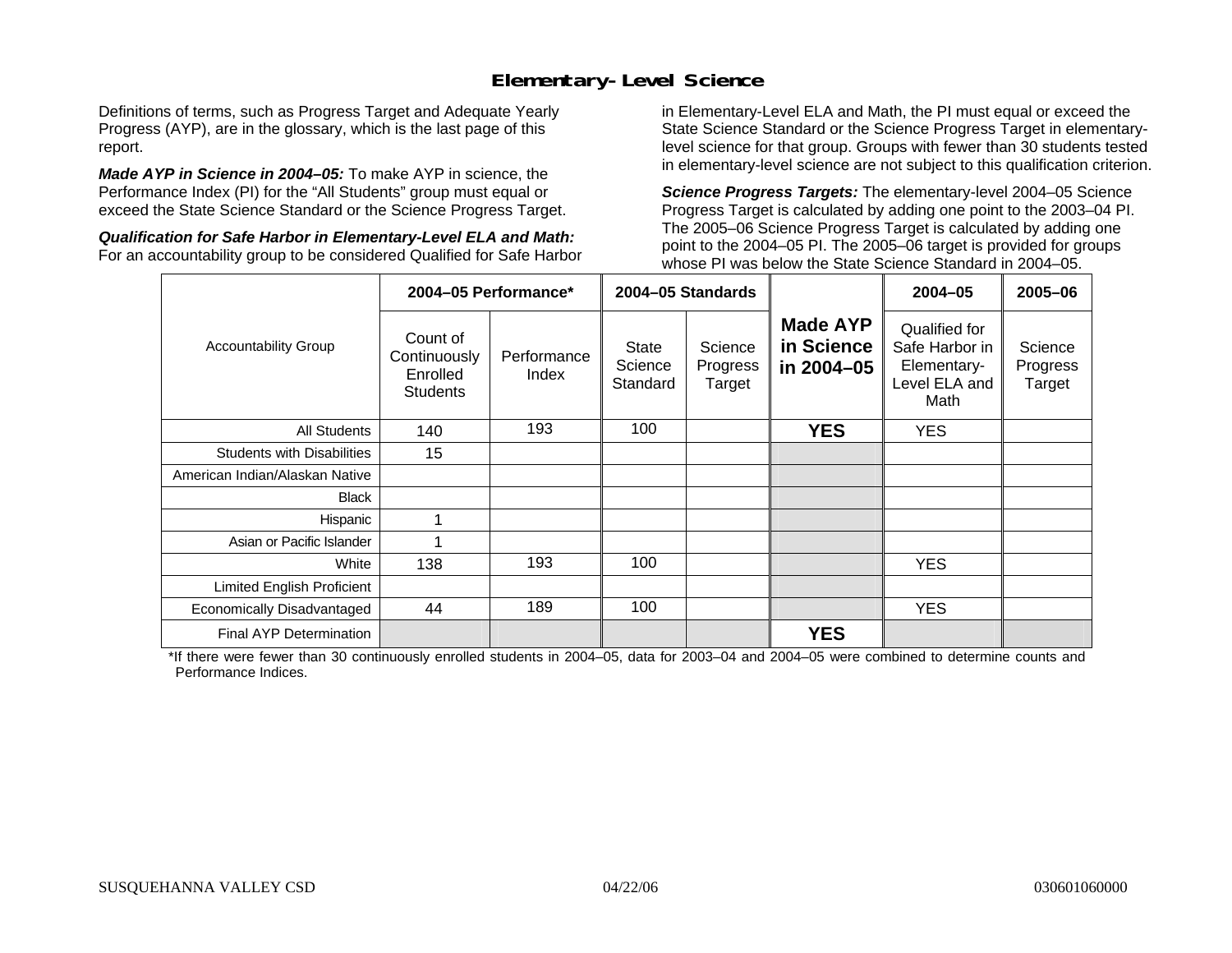# **Middle-Level English Language Arts**

Definitions of terms, such as Performance Index and Effective Annual Measurable Objective (AMO), are in the glossary, which is the last page of this report.

#### **To make Adequate Yearly Progress (AYP) in 2004–05, every accountability group must make AYP.**

#### **For an accountability group to make AYP in 2004–05, it must**

- 1. meet the 95 percent participation requirement (*2004–05 Participation*), *and*
- 2. *either* meet its Effective AMO *or* make safe harbor (*2004–05 Performance* and *Standards*).

To meet the participation requirement, 95 percent of the grade 8 enrollment in each accountability group with 40 or more students must exceed the Effective AMO. To make safe harbor, the Performance Index

be tested. To meet the Effective AMO, the Performance Index for each group with 30 or more continuously enrolled students must equal or of each of these groups must equal or exceed its ELA safe harbor target *and* the group must meet the middle-level science qualification for safe harbor. (See the middle-level science page of this report for further information on meeting the science qualification for safe harbor.)

*ELA Safe Harbor Targets:* The middle-level 2004–05 ELA Safe Harbor Target is calculated by using the following equation: 2003–04 PI + (200 – the 2003–04 PI) <sup>×</sup> 0.10. The 2005–06 ELA Safe Harbor Target is calculated by using the following equation:  $2004-05$  PI +  $(200 -$  the  $2004-$ 05 PI)  $\times$  0.10. The 2005–06 target is provided for groups whose PI was below the Effective AMO in 2004–05.

|                                   |                       | 2004-05 Participation*             |                                                         | 2004-05 Performance** |                  | 2004-05 Standards                   |                                                           |                                                       | 2005-06                                           |
|-----------------------------------|-----------------------|------------------------------------|---------------------------------------------------------|-----------------------|------------------|-------------------------------------|-----------------------------------------------------------|-------------------------------------------------------|---------------------------------------------------|
| <b>Accountability Group</b>       | Grade 8<br>Enrollment | Percent of<br>Enrollment<br>Tested | Count of<br>Continuously<br>Enrolled<br><b>Students</b> | Performance<br>Index  | Effective<br>AMO | <b>ELA Safe</b><br>Harbor<br>Target | Met the<br>Science<br>Qualification<br>for Safe<br>Harbor | <b>Made</b><br>AYP in<br><b>ELA</b> in<br>$2004 - 05$ | <b>ELA Safe</b><br><b>Harbor</b><br><b>Target</b> |
| All Students                      | 184                   | 100%                               | 183                                                     | 142                   | 108              |                                     |                                                           | <b>YES</b>                                            |                                                   |
| Students with Disabilities****    | 31                    |                                    | 31                                                      | 90                    | 99               | 99                                  | $***$                                                     | <b>YES</b>                                            | 101                                               |
| American Indian/Alaskan Native    |                       |                                    |                                                         |                       |                  |                                     |                                                           |                                                       |                                                   |
| <b>Black</b>                      | 4                     |                                    | 4                                                       |                       |                  |                                     |                                                           |                                                       |                                                   |
| Hispanic                          | $\overline{2}$        |                                    | $\overline{2}$                                          |                       |                  |                                     |                                                           |                                                       |                                                   |
| Asian or Pacific Islander         |                       |                                    |                                                         |                       |                  |                                     |                                                           |                                                       |                                                   |
| White                             | 178                   | 100%                               | 177                                                     | 142                   | 108              |                                     |                                                           | <b>YES</b>                                            |                                                   |
| <b>Limited English Proficient</b> |                       |                                    |                                                         |                       |                  |                                     |                                                           |                                                       |                                                   |
| Economically Disadvantaged        | 52                    | 100%                               | 51                                                      | 120                   | 103              |                                     |                                                           | <b>YES</b>                                            |                                                   |
| Final AYP Determination           |                       |                                    |                                                         |                       |                  |                                     |                                                           | <b>YES</b>                                            |                                                   |

\*If the participation rate of an accountability group fell below 95 percent in 2004–05, the enrollment shown is the sum of 2003–04 and 2004–05 enrollments and the percent tested is the weighted average of the participation rates for those two years.

\*\*If there were fewer than 30 continuously enrolled tested students in 2004–05, data for 2003–04 and 2004–05 were combined to determine counts and PIs.

\*\*\*Groups with a "\*\*\*" are not required to meet the science qualification for safe harbor to make safe harbor in English and mathematics because fewer than 30 students in the group were administered the science test.

\*\*\*\* In cases of failure to make AYP solely because of the performance of students with disabilities, meeting the 95% participation requirement for this group and subject and meeting or exceeding the AMO if 34 points were added to the PI for this group and subject is an approved way of making AYP for students with disabilities.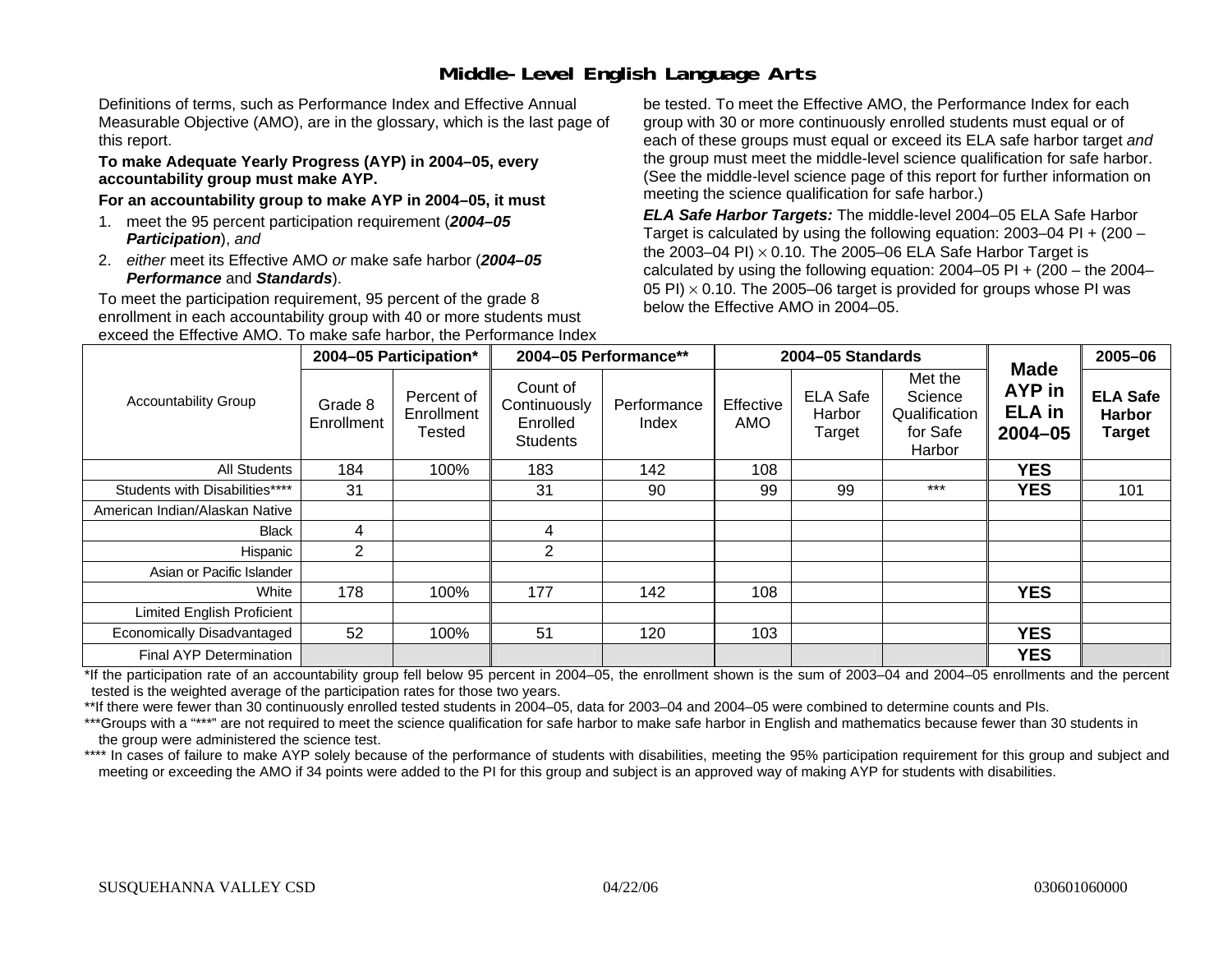### **Middle-Level Mathematics**

Definitions of terms, such as Performance Index and Effective Annual Measurable Objective (AMO), are in the glossary, which is the last page of this report.

#### **To make Adequate Yearly Progress (AYP) in 2004–05, every accountability group must make AYP.**

**For an accountability group to make AYP in 2004–05, it must** 

- 1. meet the 95 percent participation requirement (*2004–05 Participation*), *and*
- 2. *either* meet its Effective AMO *or* make safe harbor (*2004–05 Performance* and *Standards*).

To meet the participation requirement, 95 percent of the grade 8 enrollment in each accountability group with 40 or more students must be tested. To meet the Effective AMO, the Performance Index for each group with 30 or more continuously enrolled students must equal or exceed the Effective AMO. To make safe harbor, the Performance Index of each of these groups must equal or exceed its math safe harbor target *and* the group must meet the middle-level science qualification for safe harbor. (See the middle-level science page of this report for further information on meeting the science qualification for safe harbor.)

*Math Safe Harbor Targets:* The middle-level 2004–05 Math Safe Harbor Target is calculated by using the following equation: 2003–04 PI + (200 – the 2003–04 PI) <sup>×</sup> 0.10. The 2005–06 Math Safe Harbor Target is calculated by using the following equation: 2004–05 PI + (200 – the 2004–05 PI)  $\times$  0.10. The 2005–06 target is provided for groups whose PI was below the Effective AMO in 2004–05.

|                                   |                       | 2004-05 Participation*             |                                                         | 2004-05 Performance** |                  | 2004-05 Standards             |                                                           |                                                        | 2005-06                                            |
|-----------------------------------|-----------------------|------------------------------------|---------------------------------------------------------|-----------------------|------------------|-------------------------------|-----------------------------------------------------------|--------------------------------------------------------|----------------------------------------------------|
| <b>Accountability Group</b>       | Grade 8<br>Enrollment | Percent of<br>Enrollment<br>Tested | Count of<br>Continuously<br>Enrolled<br><b>Students</b> | Performance<br>Index  | Effective<br>AMO | Math Safe<br>Harbor<br>Target | Met the<br>Science<br>Qualification<br>for Safe<br>Harbor | <b>Made</b><br>AYP in<br><b>Math in</b><br>$2004 - 05$ | <b>Math Safe</b><br><b>Harbor</b><br><b>Target</b> |
| All Students                      | 183                   | 99%                                | 180                                                     | 156                   | 85               |                               |                                                           | <b>YES</b>                                             |                                                    |
| <b>Students with Disabilities</b> | 31                    |                                    | 31                                                      | 94                    | 76               |                               |                                                           | <b>YES</b>                                             |                                                    |
| American Indian/Alaskan Native    |                       |                                    |                                                         |                       |                  |                               |                                                           |                                                        |                                                    |
| Black                             | 4                     |                                    | 4                                                       |                       |                  |                               |                                                           |                                                        |                                                    |
| Hispanic                          | 2                     |                                    | $\overline{2}$                                          |                       |                  |                               |                                                           |                                                        |                                                    |
| Asian or Pacific Islander         |                       |                                    |                                                         |                       |                  |                               |                                                           |                                                        |                                                    |
| White                             | 177                   | 99%                                | 174                                                     | 157                   | 85               |                               |                                                           | <b>YES</b>                                             |                                                    |
| Limited English Proficient        |                       |                                    |                                                         |                       |                  |                               |                                                           |                                                        |                                                    |
| Economically Disadvantaged        | 49                    | 100%                               | 49                                                      | 129                   | 79               |                               |                                                           | <b>YES</b>                                             |                                                    |
| Final AYP Determination           |                       |                                    |                                                         |                       |                  |                               |                                                           | <b>YES</b>                                             |                                                    |

\*If the participation rate of an accountability group fell below 95 percent in 2004–05, the enrollment shown is the sum of 2003–04 and 2004–05 enrollments and the percent tested is the weighted average of the participation rates over those two years.

\*\*If there were fewer than 30 continuously enrolled tested students in 2004–05, data for 2003–04 and 2004–05 were combined to determine counts and PIs.

\*\*\*Groups with a "\*\*\*" are not required to meet the science qualification for safe harbor to make safe harbor in English and mathematics because fewer than 30 students in the group were administered the science test.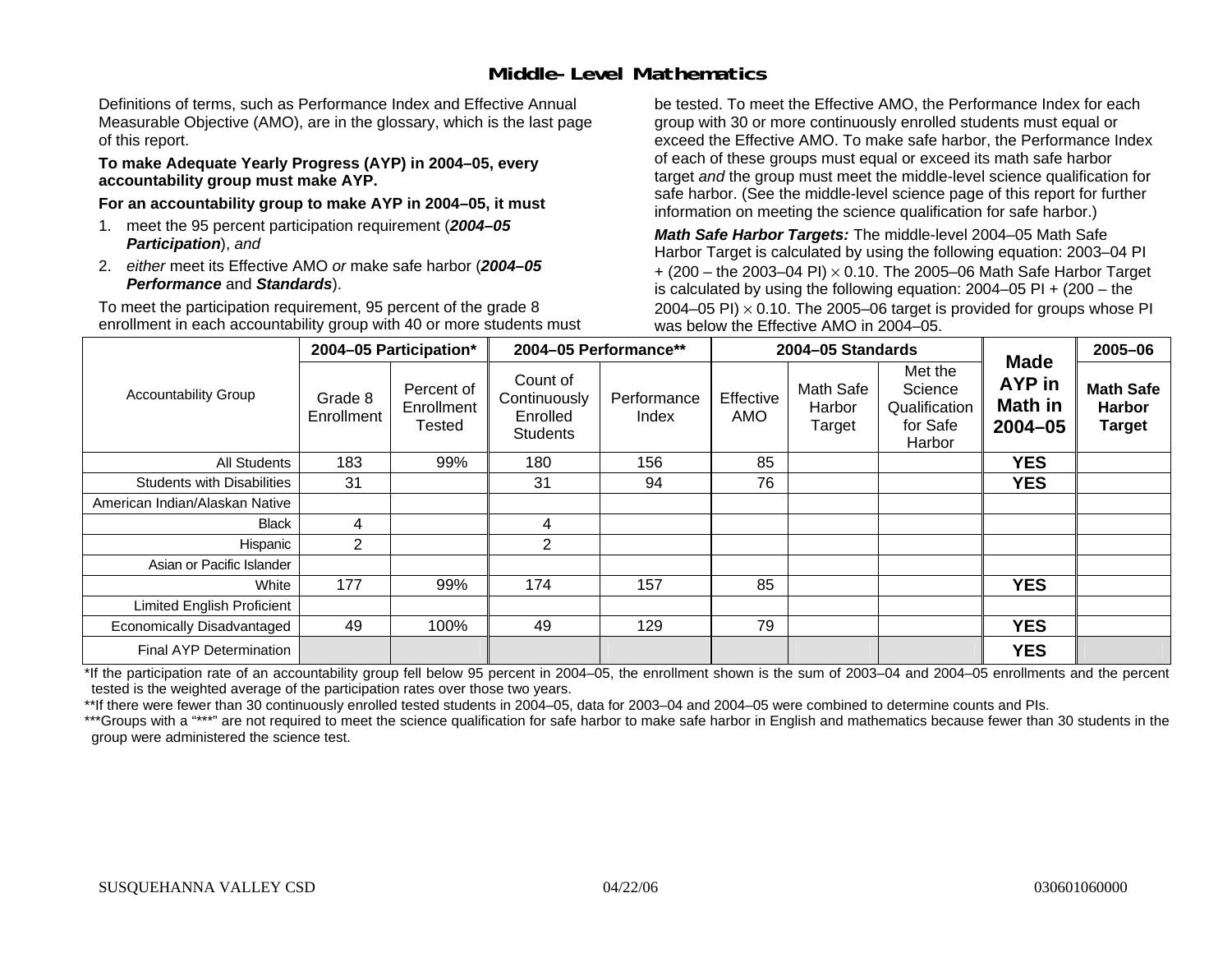### **Middle-Level Science**

Definitions of terms, such as Progress Target and Adequate Yearly Progress (AYP), are in the glossary, which is the last page of this report.

*Made AYP in Science in 2004–05:* To make AYP in science, the Performance Index (PI) for the "All Students" group must equal or exceed the State Science Standard or the Science Progress Target.

*Qualification for Safe Harbor in Middle-Level ELA and Math:* For an accountability group to be considered Qualified for Safe Harbor in Middle-Level ELA and Math, the PI must equal or exceed the State

Science Standard or the Science Progress Target in middle-level science for that group. Groups with fewer than 30 students tested in middle-level science are not subject to this qualification criterion.

*Science Progress Targets:* The middle-level 2004–05 Science Progress Target is calculated by adding one point to the 2003–04 PI. The 2005–06 Science Progress Target is calculated by adding one point to the 2004–05 PI. The 2005–06 target is provided for groups whose PI was below the State Science Standard in 2004–05.

|                                   |                                                         | 2004-05 Performance* |                              | 2004-05 Standards             |                                             | $2004 - 05$                                                            | 2005-06                       |
|-----------------------------------|---------------------------------------------------------|----------------------|------------------------------|-------------------------------|---------------------------------------------|------------------------------------------------------------------------|-------------------------------|
| <b>Accountability Group</b>       | Count of<br>Continuously<br>Enrolled<br><b>Students</b> | Performance<br>Index | State<br>Science<br>Standard | Science<br>Progress<br>Target | <b>Made AYP</b><br>in Science<br>in 2004-05 | Qualified<br>for Safe<br>Harbor in<br>Middle-<br>Level ELA<br>and Math | Science<br>Progress<br>Target |
| <b>All Students</b>               | 179                                                     | 192                  | 100                          |                               | <b>YES</b>                                  | <b>YES</b>                                                             |                               |
| <b>Students with Disabilities</b> | 29                                                      |                      |                              |                               |                                             |                                                                        |                               |
| American Indian/Alaskan Native    |                                                         |                      |                              |                               |                                             |                                                                        |                               |
| <b>Black</b>                      | 3                                                       |                      |                              |                               |                                             |                                                                        |                               |
| Hispanic                          | $\overline{2}$                                          |                      |                              |                               |                                             |                                                                        |                               |
| Asian or Pacific Islander         |                                                         |                      |                              |                               |                                             |                                                                        |                               |
| White                             | 174                                                     | 192                  | 100                          |                               |                                             | <b>YES</b>                                                             |                               |
| Limited English Proficient        |                                                         |                      |                              |                               |                                             |                                                                        |                               |
| Economically Disadvantaged        | 47                                                      | 185                  | 100                          |                               |                                             | <b>YES</b>                                                             |                               |
| <b>Final AYP Determination</b>    |                                                         |                      |                              |                               | <b>YES</b>                                  |                                                                        |                               |

\*If there were fewer than 30 continuously enrolled students in 2004–05, data for 2003–04 and 2004–05 were combined to determine counts and PIs.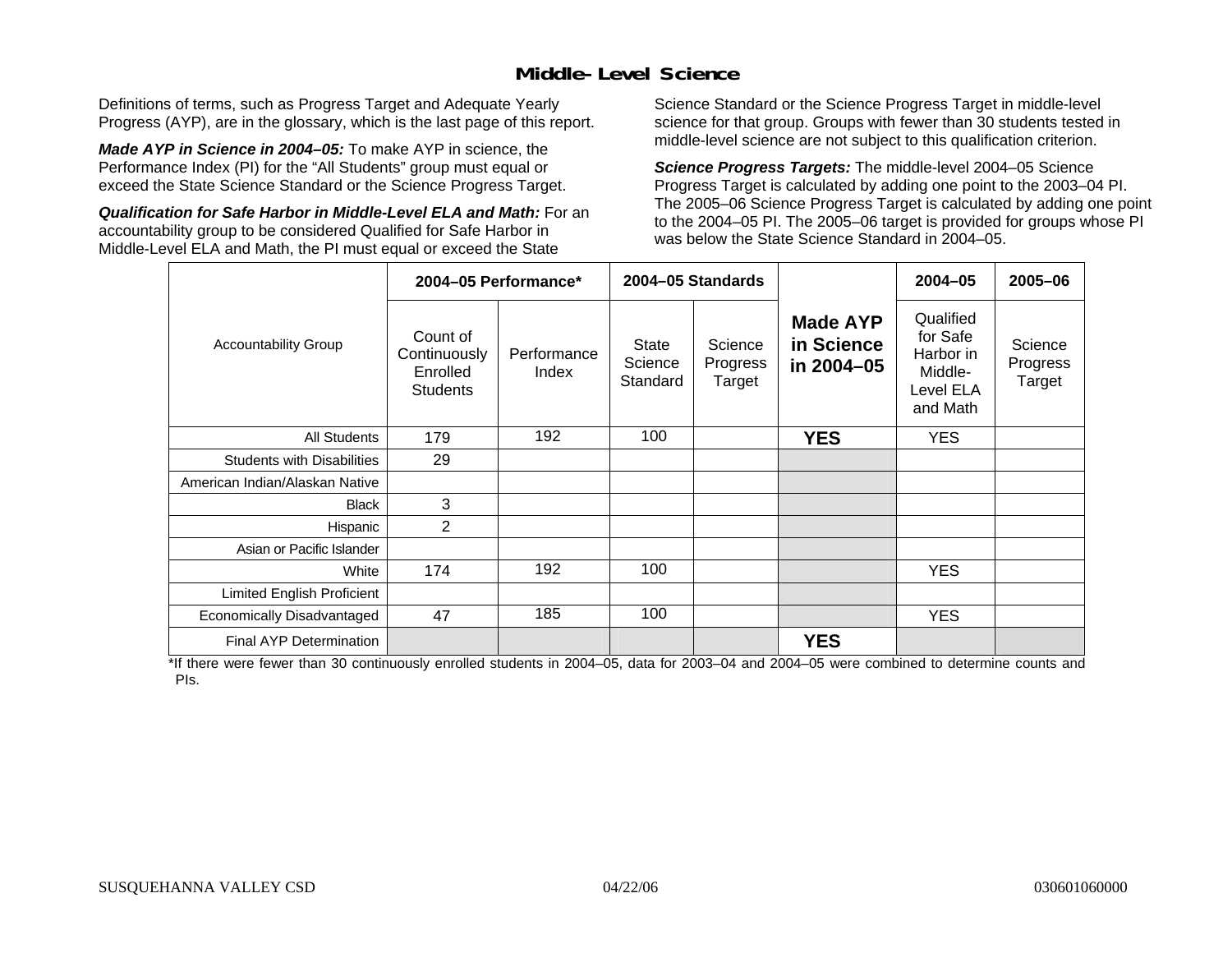# **Secondary-Level English Language Arts**

Definitions of terms, such as Performance Index and Effective Annual Measurable Objective (AMO), are in the glossary, which is the last page of this report.

#### **To make Adequate Yearly Progress (AYP) in 2004–05, every accountability group must make AYP.**

**For an accountability group to make AYP in 2004–05,** 95 percent of seniors in each accountability group of 40 or more must have taken an English examination that meets the student graduation requirement. Each group must also meet its Effective AMO *or* make safe harbor (*2004–05 Performance* and *Standards*). To meet the Effective AMO, the Performance Index for each group with 30 or more cohort members must equal or exceed the Effective AMO. To make safe harbor, the

Performance Index of each of these groups must equal or exceed its ELA safe harbor target *and* the group must meet the graduation-rate qualification for safe harbor. (See the graduation-rate page of this report for further information on meeting the graduation-rate qualification for safe harbor.)

*ELA Safe Harbor Targets:* The secondary-level 2004–05 ELA Safe Harbor Target is calculated by using the following equation: 2003–04 PI + (200 – the 2003–04 PI) <sup>×</sup> 0.10. The 2005–06 ELA Safe Harbor Target is calculated by using the following equation:  $2004-05$  PI  $+$  (200 – the 2004–05 PI)  $\times$  0.10. The 2005–06 target is provided for groups whose PI was below the Effective AMO in 2004–05.

| <b>Accountability Group</b>       | 2004-05 Participation*                |                                    | 2004-05 Performance**                                   |                      | 2004-05 Standards |                                        | <b>Made</b>                                                        | 2005-06                                |                                     |
|-----------------------------------|---------------------------------------|------------------------------------|---------------------------------------------------------|----------------------|-------------------|----------------------------------------|--------------------------------------------------------------------|----------------------------------------|-------------------------------------|
|                                   | Count of<br>Seniors in<br>$2004 - 05$ | Percent<br>of<br>Seniors<br>Tested | Count of<br>2001<br>Accountability<br>Cohort<br>Members | Performance<br>Index | Effective<br>AMO  | <b>ELA</b><br>Safe<br>Harbor<br>Target | Met the<br>Graduation-<br>Rate<br>Qualification for<br>Safe Harbor | AYP in<br><b>ELA</b> in<br>$2004 - 05$ | <b>ELA Safe</b><br>Harbor<br>Target |
| All Students                      | 319                                   | 95%                                | 160                                                     | 162                  | 140               |                                        |                                                                    | <b>YES</b>                             |                                     |
| <b>Students with Disabilities</b> | 30                                    |                                    | 26                                                      |                      |                   |                                        |                                                                    |                                        |                                     |
| American Indian/Alaskan Native    |                                       |                                    |                                                         |                      |                   |                                        |                                                                    |                                        |                                     |
| Black                             | 6                                     |                                    | 6                                                       |                      |                   |                                        |                                                                    |                                        |                                     |
| Hispanic                          |                                       |                                    |                                                         |                      |                   |                                        |                                                                    |                                        |                                     |
| Asian or Pacific Islander         |                                       |                                    |                                                         |                      |                   |                                        |                                                                    |                                        |                                     |
| White                             | 310                                   | 95%                                | 153                                                     | 162                  | 140               |                                        |                                                                    | <b>YES</b>                             |                                     |
| Limited English Proficient        |                                       |                                    |                                                         |                      |                   |                                        |                                                                    |                                        |                                     |
| Economically Disadvantaged        | 31                                    |                                    | 32                                                      | 144                  | 131               |                                        |                                                                    | <b>YES</b>                             |                                     |
| Final AYP Determination           |                                       |                                    |                                                         |                      |                   |                                        |                                                                    | <b>YES</b>                             |                                     |

\*If the participation rate of an accountability group fell below 95 percent in 2004–05, the count of seniors shown is the sum of 2003–04 and 2004–05 counts and the percent tested is the weighted average of the participation rates for those two years.

\*\*If there were fewer than thirty 2001 accountability cohort members, 2000 and 2001 cohort data were combined to determine counts and PIs.

\*\*\*Groups with a "\*\*\*" are not required to meet the graduation-rate qualification for safe harbor, because fewer than 30 members in the 2000 graduation-rate cohort were in those groups.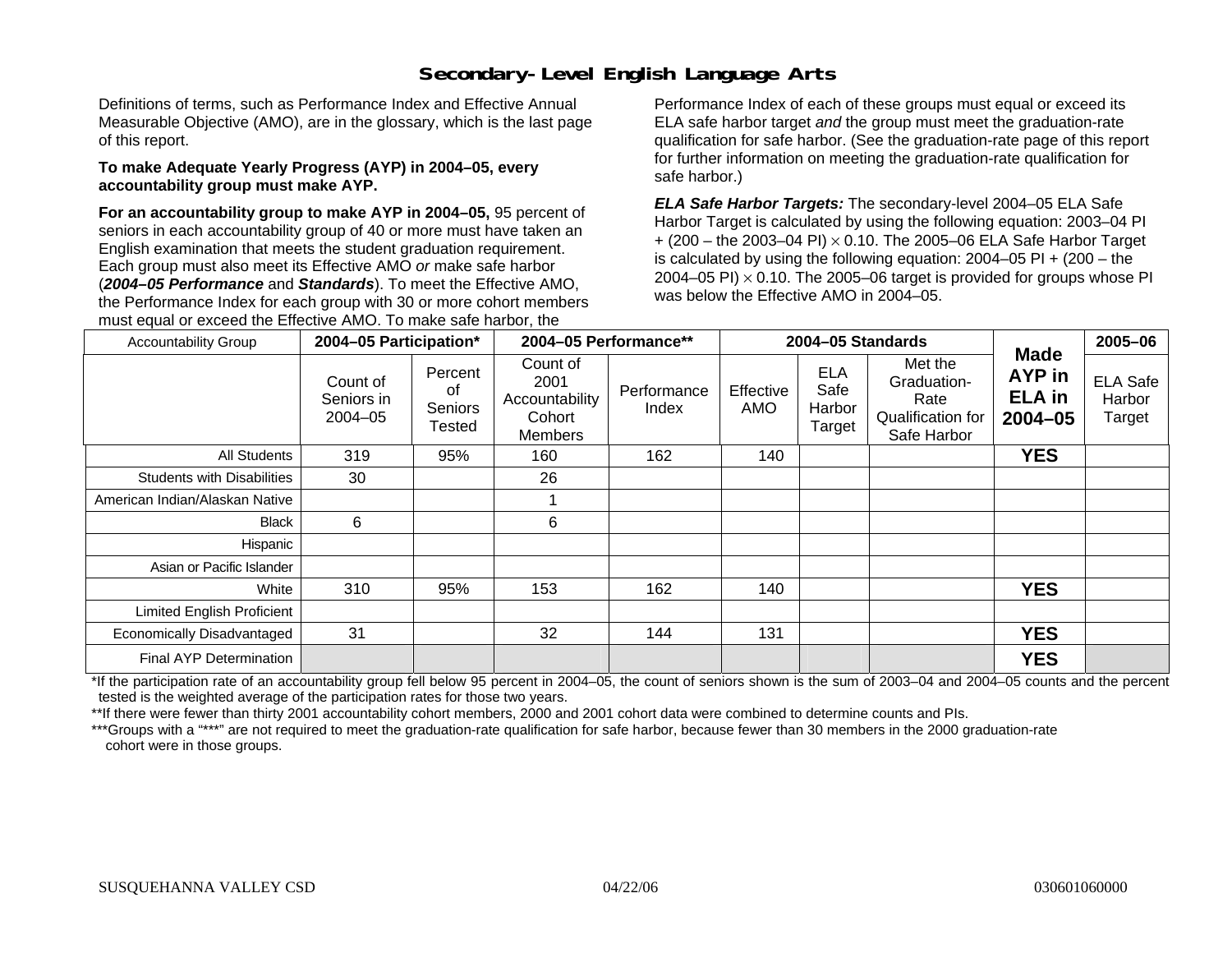# **Secondary-Level Mathematics**

Definitions of terms, such as Performance Index and Effective Annual Measurable Objective (AMO), are in the glossary, which is the last page of this report.

#### **To make Adequate Yearly Progress (AYP) in 2004–05, every accountability group must make AYP.**

**For an accountability group to make AYP in 2004–05,** 95 percent of seniors in each accountability group of 40 or more must have taken a mathematics examination that meets the student graduation requirement. Each group must also meet its Effective AMO *or* make safe harbor (*2004–05 Performance* and *Standards*). To meet the Effective AMO, the Performance Index for each group with 30 or more cohort members must equal or exceed the Effective AMO. To make safe

harbor, the Performance Index of each of these groups must equal or exceed its math safe harbor target *and* the group must meet the graduation-rate qualification for safe harbor. (See the graduation-rate page of this report for further information on meeting the graduation-rate qualification for safe harbor.)

*Math Safe Harbor Targets:* The secondary-level 2004–05 Math Safe Harbor Target is calculated by using the following equation: 2003–04 PI + (200 – the 2003–04 PI) <sup>×</sup> 0.10. The 2005–06 Math Safe Harbor Target is calculated by using the following equation:  $2004-05$  PI  $+$  (200 – the 2004–05 PI)  $\times$  0.10. The 2005–06 target is provided for groups whose PI was below the Effective AMO in 2004–05.

| <b>Accountability Group</b>       | 2004-05 Participation*                |                                    | 2004-05 Performance**                                |                      |                  | 2004-05 Standards                |                                                                    |                                                               | 2005-06                       |
|-----------------------------------|---------------------------------------|------------------------------------|------------------------------------------------------|----------------------|------------------|----------------------------------|--------------------------------------------------------------------|---------------------------------------------------------------|-------------------------------|
|                                   | Count of<br>Seniors in<br>$2004 - 05$ | Percent<br>οf<br>Seniors<br>Tested | Count of 2001<br>Accountability<br>Cohort<br>Members | Performance<br>Index | Effective<br>AMO | Math<br>Safe<br>Harbor<br>Target | Met the<br>Graduation-<br>Rate<br>Qualification for<br>Safe Harbor | <b>Made</b><br><b>AYP</b> in<br><b>Math in</b><br>$2004 - 05$ | Math Safe<br>Harbor<br>Target |
| All Students                      | 319                                   | 95%                                | 160                                                  | 169                  | 131              |                                  |                                                                    | <b>YES</b>                                                    |                               |
| <b>Students with Disabilities</b> | 30                                    |                                    | 26                                                   |                      |                  |                                  |                                                                    |                                                               |                               |
| American Indian/Alaskan Native    |                                       |                                    |                                                      |                      |                  |                                  |                                                                    |                                                               |                               |
| <b>Black</b>                      | 6                                     |                                    | 6                                                    |                      |                  |                                  |                                                                    |                                                               |                               |
| Hispanic                          |                                       |                                    |                                                      |                      |                  |                                  |                                                                    |                                                               |                               |
| Asian or Pacific Islander         |                                       |                                    |                                                      |                      |                  |                                  |                                                                    |                                                               |                               |
| White                             | 310                                   | 95%                                | 153                                                  | 170                  | 131              |                                  |                                                                    | <b>YES</b>                                                    |                               |
| <b>Limited English Proficient</b> |                                       |                                    |                                                      |                      |                  |                                  |                                                                    |                                                               |                               |
| Economically Disadvantaged        | 31                                    |                                    | 32                                                   | 159                  | 122              |                                  |                                                                    | <b>YES</b>                                                    |                               |
| Final AYP Determination           |                                       |                                    |                                                      |                      |                  |                                  |                                                                    | <b>YES</b>                                                    |                               |

\*If the participation rate of an accountability group fell below 95 percent in 2004–05, the count of seniors shown is the sum of 2003–04 and 2004–05 counts and the percent tested is the weighted average of the participation rates for those two years.

\*\*It there were fewer than thirty 2001 accountability cohort members, 2000 and 2001 cohort data were combined to determine counts and PIs.

\*\*\*Groups with a "\*\*" are not required to meet the graduation-rate qualification for safe harbor, because fewer than 30 members in the 2000 graduation-rate cohort were in those groups.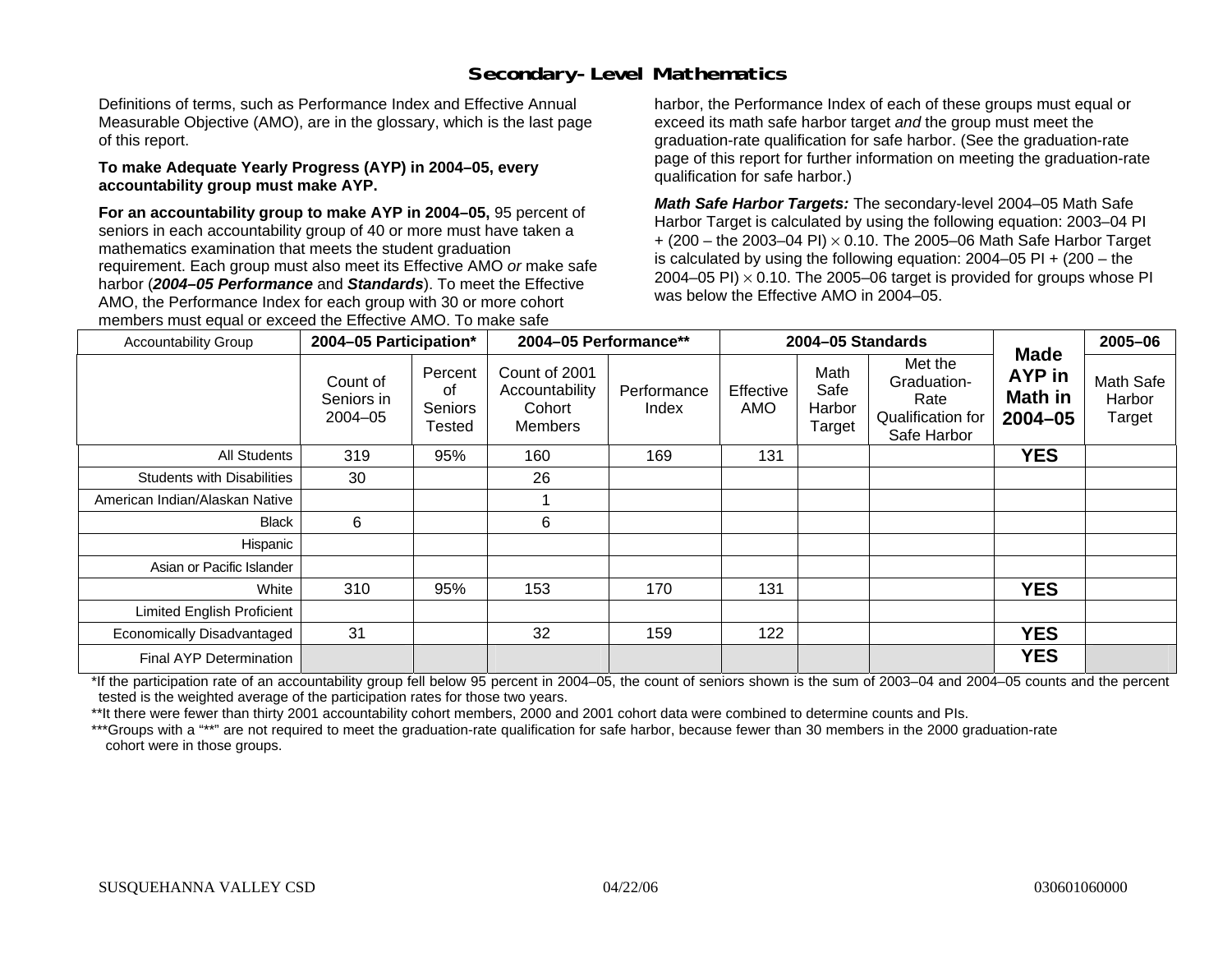### **Graduation Rate**

Definitions of terms, such as Progress Target and Adequate Yearly Progress (AYP), are in the glossary, which is the last page of this report.

*Made AYP in Graduation Rate in 2004–05:* To make AYP in graduation rate, the Percent Earning a Local Diploma by August 31, 2004 for the "All Students" group must equal or exceed the Graduation-Rate Standard or the Graduation-Rate Progress Target.

*Qualification for Safe Harbor in Secondary-Level ELA and Math:* For an accountability group to be considered Qualified for Safe Harbor in Secondary-Level ELA and Math, the Percent Earning a Local Diploma by August 31, 2004 must equal or exceed the Graduation-Rate Standard or the Graduation-Rate Progress Target for that group.

*Graduation-Rate Progress Targets:* The 2004–05 Graduation-Rate Progress Target is calculated by adding one point to the Percent of the 1999 Cohort Earning a Local Diploma by August 31, 2003. The 2005–06 Graduation-Rate Progress Target is calculated by adding one point to the Percent of the 2000 Cohort Earning a Local Diploma by August 31, 2004. This target is provided for each group whose Percent Earning a Local Diploma by August 31, 2004 is below the Graduation-Rate Standard in 2004–05 (55). Groups with fewer than 30 cohort members are not subject to this criterion.

|                                   |                                                                  | 2004-05 Performance                                      |                                 | 2004-05 Standards                         |                                                                                    | 2004-05                                                                   | 2005-06                                   |
|-----------------------------------|------------------------------------------------------------------|----------------------------------------------------------|---------------------------------|-------------------------------------------|------------------------------------------------------------------------------------|---------------------------------------------------------------------------|-------------------------------------------|
| <b>Accountability Group</b>       | Count of<br>2000<br>Graduation-<br>Rate Cohort<br><b>Members</b> | Percent Earning a<br>Local Diploma by<br>August 31, 2004 | Graduation-<br>Rate<br>Standard | Graduation-<br>Rate<br>Progress<br>Target | <b>Made AYP</b><br><u>in</u><br><b>Graduation</b><br><b>Rate in</b><br>$2004 - 05$ | Qualified<br>for Safe<br>Harbor in<br>Secondary-<br>Level ELA<br>and Math | Graduation-<br>Rate<br>Progress<br>Target |
| All Students                      | 164                                                              | 81                                                       | 55                              |                                           | <b>YES</b>                                                                         | <b>YES</b>                                                                |                                           |
| <b>Students with Disabilities</b> | 18                                                               |                                                          |                                 |                                           |                                                                                    |                                                                           |                                           |
| American Indian/Alaskan Native    |                                                                  |                                                          |                                 |                                           |                                                                                    |                                                                           |                                           |
| <b>Black</b>                      | 3                                                                |                                                          |                                 |                                           |                                                                                    |                                                                           |                                           |
| Hispanic                          |                                                                  |                                                          |                                 |                                           |                                                                                    |                                                                           |                                           |
| Asian or Pacific Islander         |                                                                  |                                                          |                                 |                                           |                                                                                    |                                                                           |                                           |
| White                             | 160                                                              | 82                                                       | 55                              |                                           |                                                                                    | <b>YES</b>                                                                |                                           |
| Limited English Proficient        |                                                                  |                                                          |                                 |                                           |                                                                                    |                                                                           |                                           |
| Economically Disadvantaged        | 16                                                               |                                                          |                                 |                                           |                                                                                    |                                                                           |                                           |
| <b>Final AYP Determination</b>    |                                                                  |                                                          |                                 |                                           | <b>YES</b>                                                                         |                                                                           |                                           |